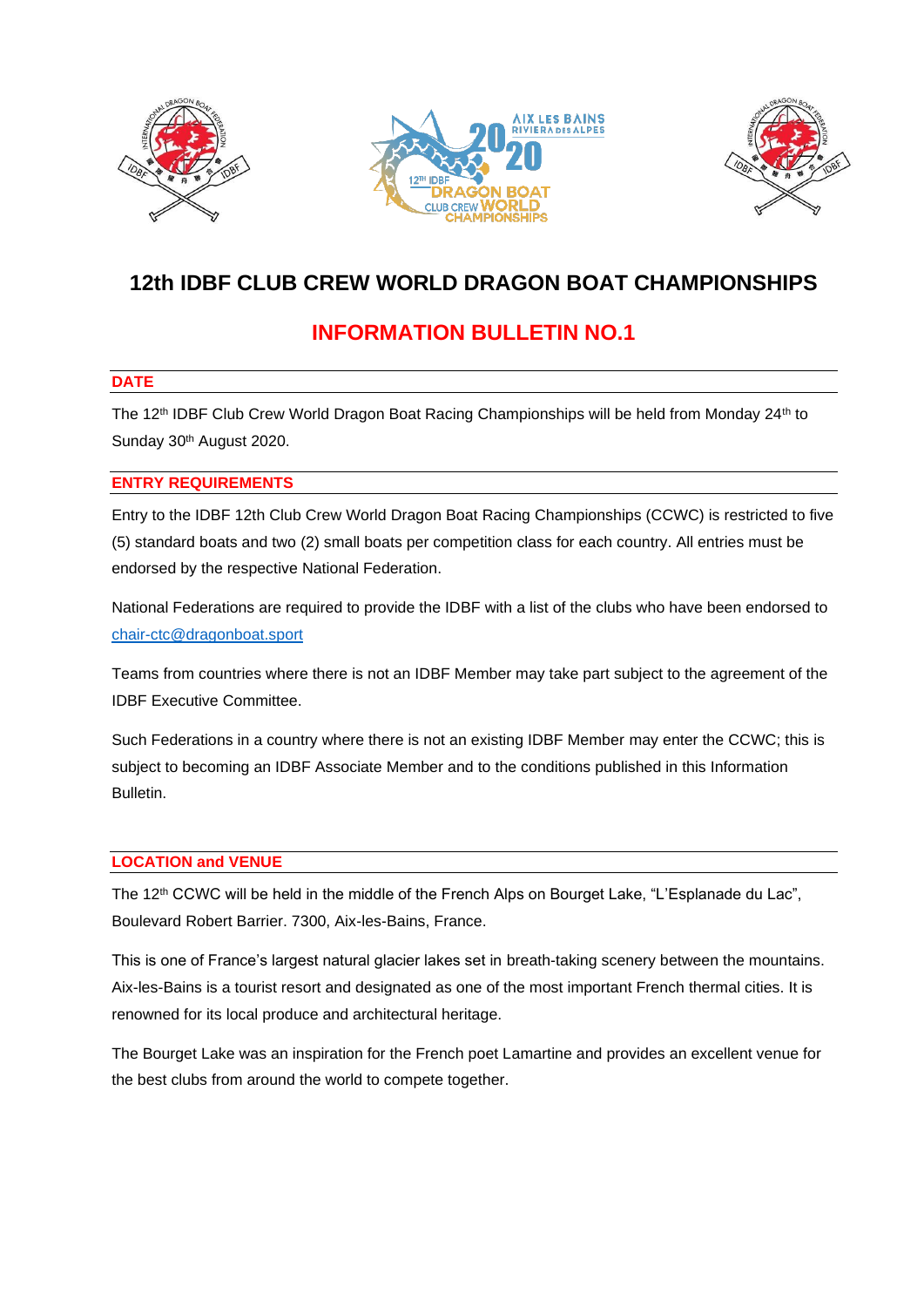#### **REGATTA COURSE**

**Address**: Boulevard Robert Barrier. 7300, Aix-les-Bains, France

**Width**: 90 – 120m wide

**Depth**: 5 - 50m over full distance and full width of race course

**Racing Lanes:** 8 lanes of 10m

**Sides**: Dock facilities extend the length of the racing area for easy embarkation

**Water Quality**: Excellent quality freshwater – source of municipal tap water supply

**Avg. Water Temp**: 20 – 22 degrees Celsius in August

#### **COMPETITION FORMAT**

The Championship will be conducted according to IDBF Competition Regulations and Rules of Racing – Edition 8 (released 1<sup>st</sup> January 2020). The racing will be conducted by appointed IDBF International Race Officials assisted by National Standard Officials and volunteers.

The Championship will use the IDBF Race Plans to determine the racing programme.

#### **ENTRIES**

All entries must be made on the IDBF registration system at<http://idbfchamps.org/idbf> where all entry details are made, the system will open from **1 st December 2019.**

### **PROVISIONAL ENTRIES**

Clubs are required to submit their Entries and pay the first deposit no later than **January 17th, 2020**.

### **CONFIRMED AND FINAL NAMED ENTRIES**

Teams will be required to submit their Confirmed Entries by May 15th 2020 and Final Named Entries by June 26th 2020 (team member details and photographs etc.)

Further details regarding Confirmed and Final Named Entries will appear in Information Bulletin No.2.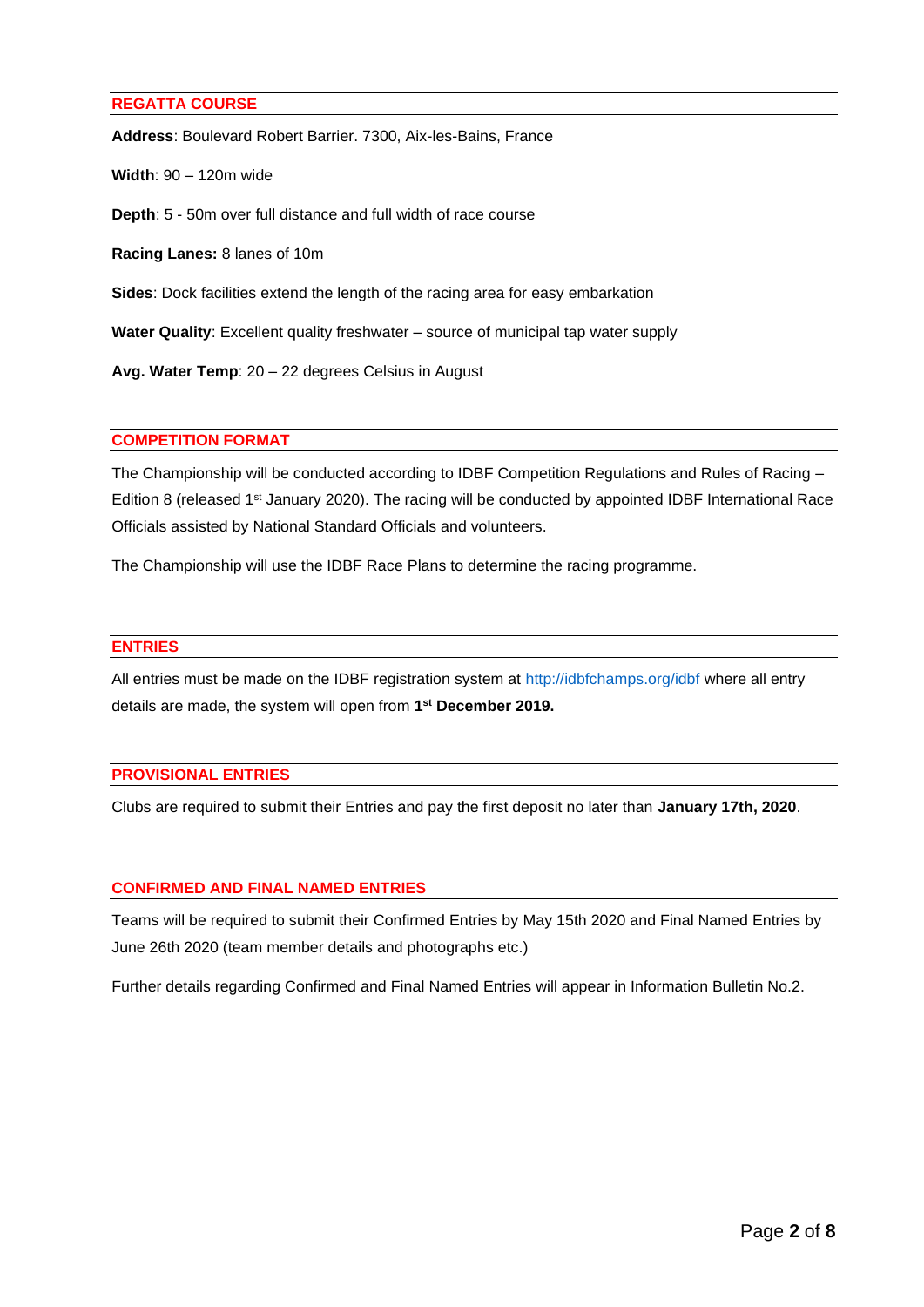#### **TERMS AND CONDITIONS**

#### *CHAMPIONSHIP FEES*

Countries that wish their clubs to enter the Championship must have fully paid the IDBF annual membership fees. The fee for 2020 for is USD 500.

An Administration Fee and an IDBF Registration fee is to be paid by every competitor, coach, and team official.

### *DEPOSIT*

A Deposit of EUR 500 per club is to be paid with the Initial Entry by January 17<sup>th</sup>, 2020. It is nonrefundable but exceptions may be made if an inability to participate is solely related to visa issues.

#### *ADMINISTRATION FEE*

All competitors of age 19 and over are required to pay an administration fee of EUR 70, those of age 18 or under are required to pay an administration fee of EUR 35. The Administration Fee must also be paid by all Club Officials and Coaches. The balance of Administration Fee, minus the deposit must be paid with the Named Entries by June 26th 2020. Administration Fees paid after June 26th 2020 may be subject to a surcharge of EUR 250 per Club.

#### *REGISTRATION FEE*

All competitors of age 19 and over are required to pay a registration fee of USD 50, those of age 18 or under are required to pay a registration fee of USD 25. The Registration Fee must also be paid by all Club Officials and Coaches. Team managers will register their team members on the IDBF registration system and generate their own invoices. Each invoice generated/processed will incur a processing fee of 50 USD. Teams registering after June 26th 2020 will automatically be charged a surcharge of 5 USD per person. When making payments, the club name and invoice number must be shown on the bank payment form and a copy of the payment emailed to deputy-treasurer@dragonboat.sport and admin@dragonboat.sport

Details of the IDBF bank account to be used will be shown on the invoice.

#### *SUPPORTERS FEE*

A fee of EUR 20 per person is payable to the Organising Committee for all official supporters who require access to the competitor's area. Children of supporters under the age of 16 are free.

#### *PAYMENTS*

Administration Deposits are to be paid to the 12<sup>th</sup> CCWC Organising Committee. Payment details are added at the end of this Bulletin.

Please accurately include details of your country and club and the purpose of your payment. For example: France; Annecy Dragon Boat; 1<sup>st</sup> deposit of Great Britain; Confirmed entries; 42 athletes plus 6 supporters.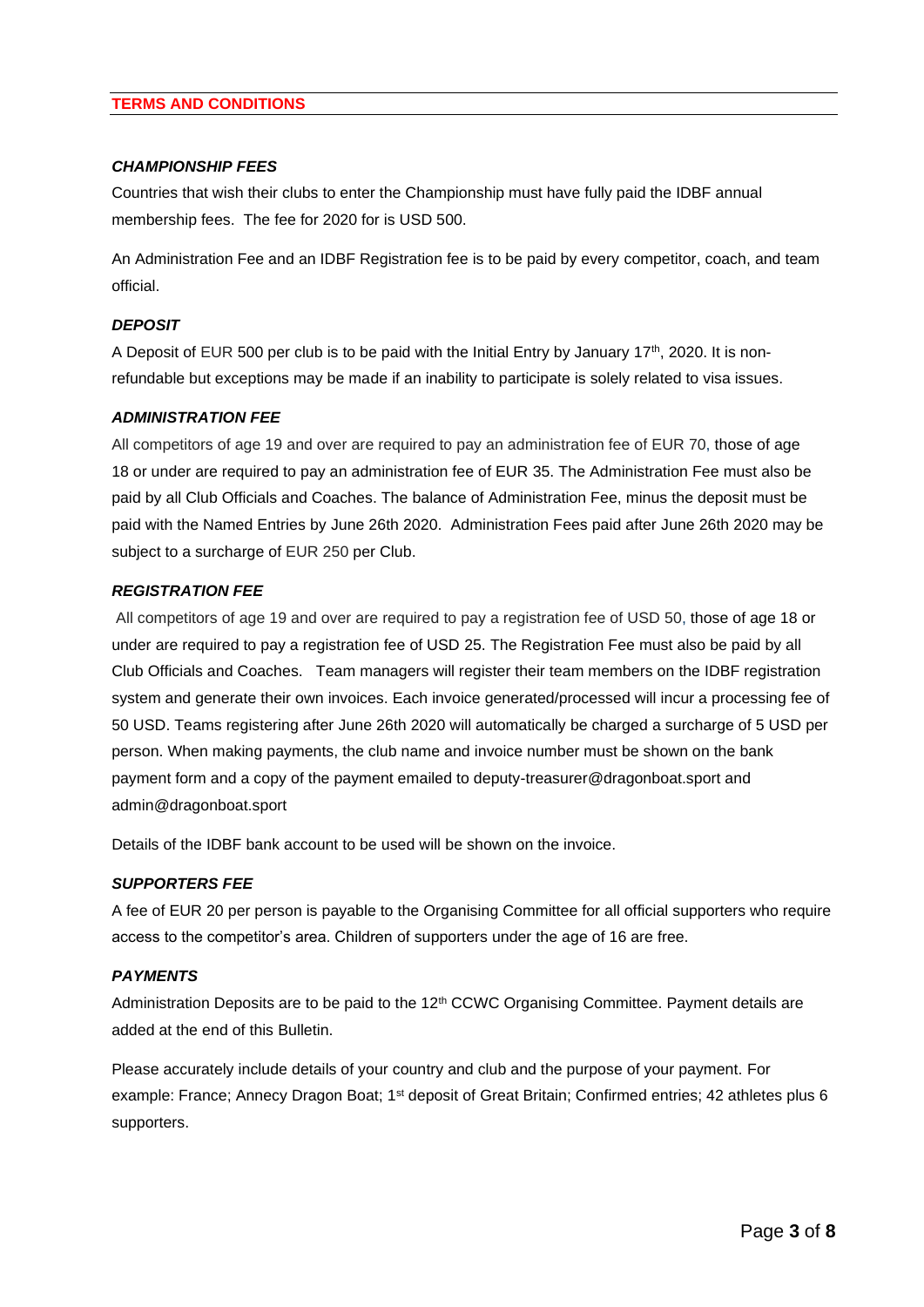## **DIVISIONS, RACING CLASSES, COMPETITION CLASSES AND RACE DISTANCES**

Both Standard and Small Boat Championships are available.

If a team wishes to enter a standard and small boat in the same competition class, the competitors in the standard boat must be completely different to those in the small boat; therefore, the 26 competitors (including reserves) in the standard boat must be completely different to the 14 competitors (including reserves) in the small boat. Competitors from the open and women classes may combine to form Mixed Crews. Note that this limitation does not apply to the unimpaired paddlers participating as part of a Paradragon 'PD2' crew - see notes of Paradragon entries below.

### *MIXED CREW REQUIREMENTS:*

**Standard Boat Crews** – The crew must consist of a minimum of 8 and a maximum of 10 paddlers of either gender. Drummers and Helms can be of either gender.

**Small Boat Crews** – The crew must consist of a minimum of 4 and a maximum of 5 of either gender. Drummers and Helms can be of either gender

A new regulation will be introduced for 2020 which will be in Edition 8 of the Competition regulations.

### *CR 2.2.1 Mixed crews*

*When there are sufficient numbers of men and women competitors entered in either or both small or standard boat open and women classes then the mixed entry must be made in the standard boat.* 

The following table shows the composition of crews:

#### *Standard boat*

| 10 male paddlers / 10 female paddlers | + drummer and helm of either gender |
|---------------------------------------|-------------------------------------|
| 10 male paddlers / 9 female paddlers  | + drummer and helm of either gender |
| 9 male paddlers / 10 female paddlers  | + drummer and helm of either gender |
| 10 male paddlers / 8 female paddlers  | + drummer and helm of either gender |
| 8 male paddlers / 10 female paddlers  | + drummer and helm of either gender |
| 9 male paddlers / 9 female paddlers   | + drummer and helm of either gender |

#### *Small boat*

| 5 male paddlers / 5 female paddlers | + drummer and helm of either gender |
|-------------------------------------|-------------------------------------|
| 5 male paddlers / 4 female paddlers | + drummer and helm of either gender |
| 4 male paddlers / 5 female paddlers | + drummer and helm of either gender |
| 4 male paddlers / 4 female paddlers | + drummer and helm of either gender |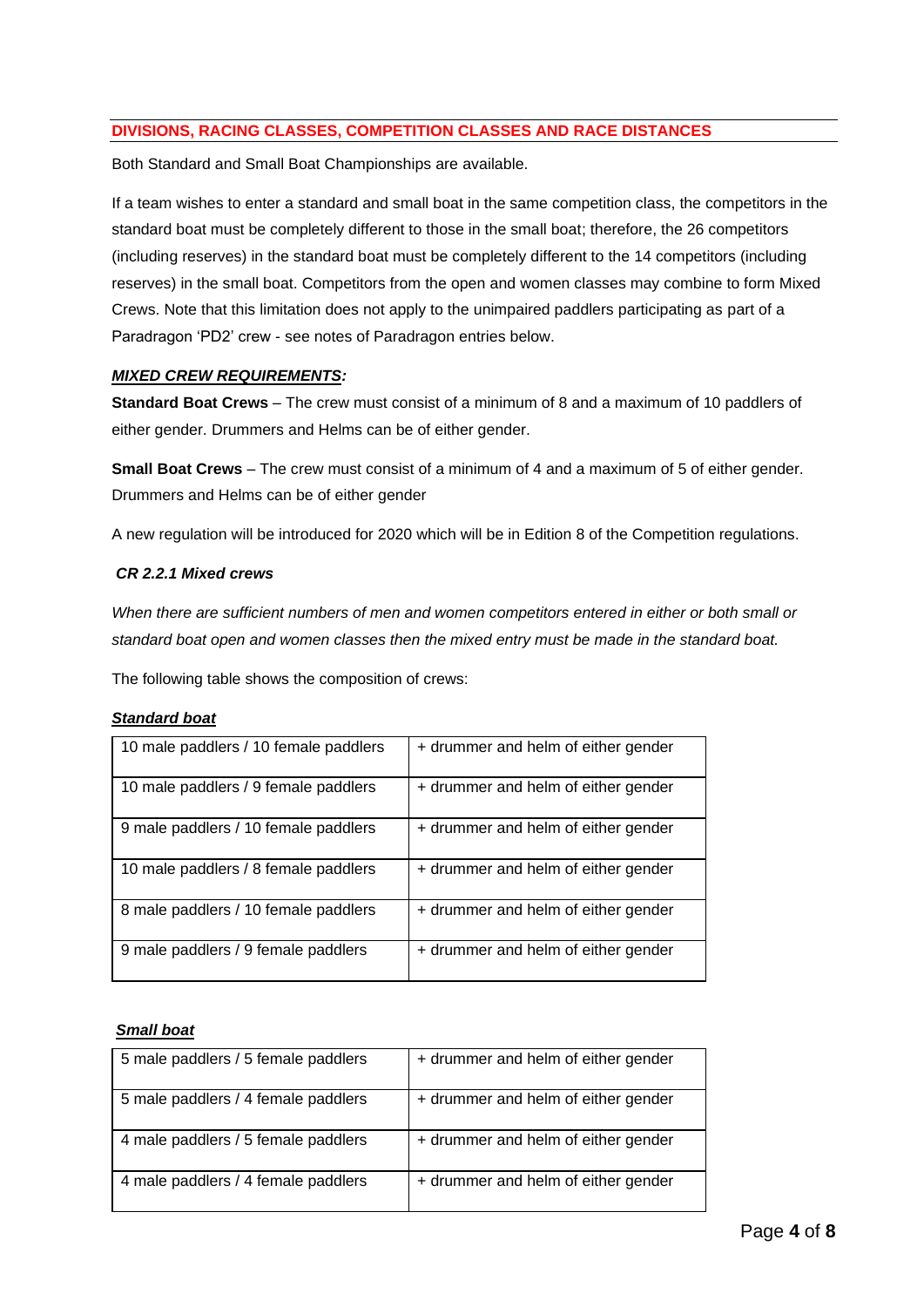#### **PARADRAGON RACE DIVISION**

ParaDragon racing is aimed at broadening the reach of our sport by encouraging those with physical, psychological, neurological, sensory or intellectual impairments to participate.

Two ParaDragon categories are offered: one for teams where every paddler has a recognised impairment ('PD1' in the attached framework rules) and a second where at least half the paddlers have a recognised impairment ('PD2'). Appendix 1 provides the complete set of IDBF rules for such races. Note that there is no age or gender requirement for either category (but the set of rules does set out how age and gender will be taken into account). Also, please note that the unimpaired paddlers participating in ParaDragon crew will not restricted in any way from entering any other race category.

Any questions regarding the set of rules or the nature of competition should be sent by email to [chair](mailto:chair-para@dragonboat.sport)[para@dragonboat.sport](mailto:chair-para@dragonboat.sport)

#### **AGE REGULATIONS:**

**18 and under** - 13th to 18th birthday falls in the year of the competition (minimum age of 12)

**24 and under**: the 13th to 24th birthday falls in the year of the competition (minimum age of 12)

**Senior A** - 40th or later birthday falls in the year of competition.

**Senior B** - 50th or later birthday falls in the year of competition.

**Senior C** - 60th or later birthday falls in the year of competition.

**University** – 18th or later birthday falls in the year of the competition and must be a recognised student of the university.

Note: *The Drummer in a Senior Crew and the Helm (Sweep) in a Junior Crew do not need to conform to the relevant age limits shown above.*

#### **DOUBLE ROSTERING**

Double rostering concerns competitors in more than one competition class.

A new regulation will be introduced for 2020 which will be in Edition 8 of the Competition regulations.

#### CR 2.2.2 Double rostering

A competitor, including drummer and helms, should only enter one (1) competition age class. No allowance will be made in the programme or races delayed to allow a competitor to participate in more than one (1) competition class.

Please note that if a competitor enters more that one age class no changes will be made to the programme to accommodate requests about double rostering.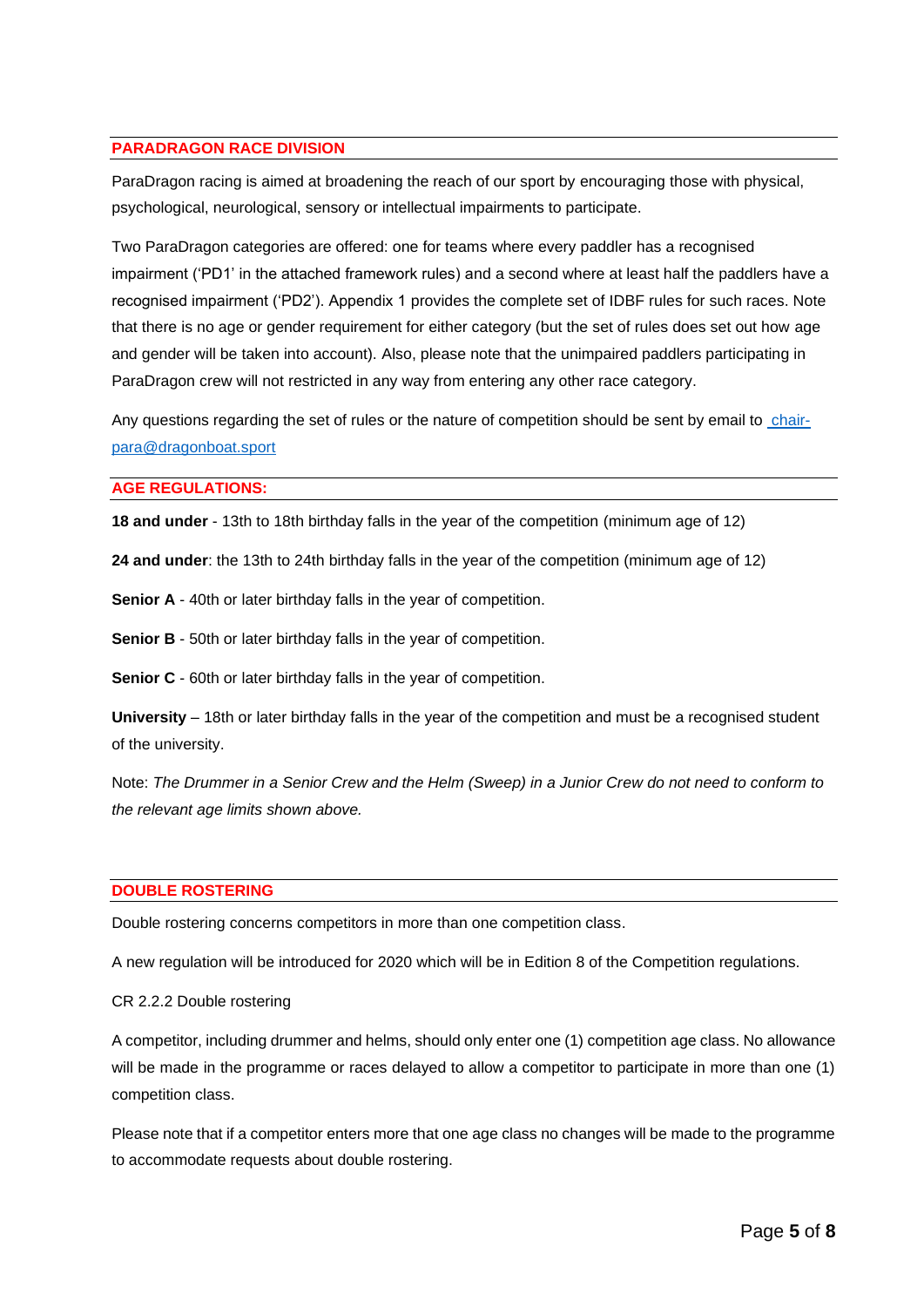# **CLASSES AND DISTANCES:**

The following racing classes will be offered in Standard and small boats.

## **STANDARD BOAT CHAMPIONSHIPS (22 Competitors)**

| Racing<br><b>Class</b> | <b>Premier</b><br><b>Division</b> | <b>Senior</b><br>A<br><b>Division</b>         | Senior B &<br>С<br><b>Division</b>            | <b>BCP</b><br><b>Division</b>                 | 24 &<br>under                                 | <b>University</b><br><b>Division</b>          | 18 <sup>8</sup><br>under                      | P <sub>D</sub> <sub>1</sub><br><b>Division</b> | P <sub>D</sub> <sub>2</sub><br><b>Division</b> |
|------------------------|-----------------------------------|-----------------------------------------------|-----------------------------------------------|-----------------------------------------------|-----------------------------------------------|-----------------------------------------------|-----------------------------------------------|------------------------------------------------|------------------------------------------------|
| <b>OPEN</b>            | 200 <sub>m</sub><br>500m<br>2000m | 200 <sub>m</sub><br>500 <sub>m</sub><br>2000m | 200 <sub>m</sub><br>500 <sub>m</sub><br>2000m |                                               | 200 <sub>m</sub><br>500 <sub>m</sub><br>2000m |                                               | 200 <sub>m</sub><br>500m<br>2000m             | 200 <sub>m</sub><br>500 <sub>m</sub><br>2000m  | 200 <sub>m</sub><br>500 <sub>m</sub><br>2000m  |
| Women                  | 200 <sub>m</sub><br>500m<br>2000m | 200 <sub>m</sub><br>500 <sub>m</sub><br>2000m | 200 <sub>m</sub><br>500 <sub>m</sub><br>2000m | 200 <sub>m</sub><br>500 <sub>m</sub><br>2000m | 200 <sub>m</sub><br>500 <sub>m</sub><br>2000m |                                               | 200 <sub>m</sub><br>500m<br>2000m             |                                                |                                                |
| Mixed                  | 200 <sub>m</sub><br>500m<br>2000m | 200 <sub>m</sub><br>500 <sub>m</sub><br>2000m | 200 <sub>m</sub><br>500 <sub>m</sub><br>2000m |                                               | 200 <sub>m</sub><br>500 <sub>m</sub><br>2000m | 200 <sub>m</sub><br>500 <sub>m</sub><br>2000m | 200 <sub>m</sub><br>500 <sub>m</sub><br>2000m |                                                |                                                |

# **SMALL BOAT CHAMPIONSHIPS (12 Competitors)**

| Racing<br><b>Class</b> | <b>Premier</b><br><b>Division</b> | <b>Senior</b><br>A<br><b>Division</b> | Senior B &<br>С<br><b>Division</b>   | <b>BCP</b><br><b>Division</b>        | 24 &<br>under                                 | <b>University</b><br><b>Division</b>          | 18 <sub>8</sub><br>under             | P <sub>D</sub> <sub>1</sub><br><b>Division</b> | P <sub>D</sub> <sub>2</sub><br><b>Division</b> |
|------------------------|-----------------------------------|---------------------------------------|--------------------------------------|--------------------------------------|-----------------------------------------------|-----------------------------------------------|--------------------------------------|------------------------------------------------|------------------------------------------------|
| <b>OPEN</b>            | 200 <sub>m</sub><br>500m<br>2000m | 200 <sub>m</sub><br>500m<br>2000m     | 200 <sub>m</sub><br>500 <sub>m</sub> |                                      | 200 <sub>m</sub><br>500 <sub>m</sub><br>2000m |                                               | 200 <sub>m</sub><br>500 <sub>m</sub> | 200 <sub>m</sub><br>500 <sub>m</sub>           | 200 <sub>m</sub><br>500m                       |
| Women                  | 200 <sub>m</sub><br>500m<br>2000m | 200 <sub>m</sub><br>500m<br>2000m     | 200 <sub>m</sub><br>500 <sub>m</sub> | 200 <sub>m</sub><br>500 <sub>m</sub> | 200 <sub>m</sub><br>500 <sub>m</sub><br>2000m |                                               | 200 <sub>m</sub><br>500 <sub>m</sub> |                                                |                                                |
| Mixed                  | 200 <sub>m</sub><br>500m<br>2000m | 200 <sub>m</sub><br>500m<br>2000m     | 200 <sub>m</sub><br>500 <sub>m</sub> |                                      | 200 <sub>m</sub><br>500 <sub>m</sub><br>2000m | 200 <sub>m</sub><br>500 <sub>m</sub><br>2000m | 200 <sub>m</sub><br>500 <sub>m</sub> |                                                |                                                |

## **TIMELINES**

### *ENTRY AND PAYMENT TIMELINES*

| <b>REQUIREMENT</b>                                                                                                                                                                                                                                                  | <b>DEADLINE DATE</b>       |
|---------------------------------------------------------------------------------------------------------------------------------------------------------------------------------------------------------------------------------------------------------------------|----------------------------|
| Entry (less Paradragon)<br>Administrative deposit of EUR 500 per club                                                                                                                                                                                               | January 17th 2020          |
| <b>Confirmation of Entry</b>                                                                                                                                                                                                                                        | May 15 <sup>th</sup> 2020  |
| Final Team Names Submission - Against which all Regatta Fees<br>(Administration and Registration) will be finalised and charged                                                                                                                                     | June 26 <sup>th</sup> 2020 |
| Reminder of fees<br><b>Administration Fee</b> – All competitors including all team officials and coaches of<br>age 19 and over are required to pay an administration fee of EUR 70, those<br>of age 18 or under are required to pay an administration fee of EUR 35 |                            |
| <b>Supporters Fee</b> – EUR 20 per person, payable to Organising Committee                                                                                                                                                                                          |                            |
| <b>IDBF Registration Fee</b> – All competitors including all team officials and coaches<br>of age 19 and over are required to pay a registration fee of USD 50, those of age<br>18 or under are required to pay a registration fee of USD 25                        |                            |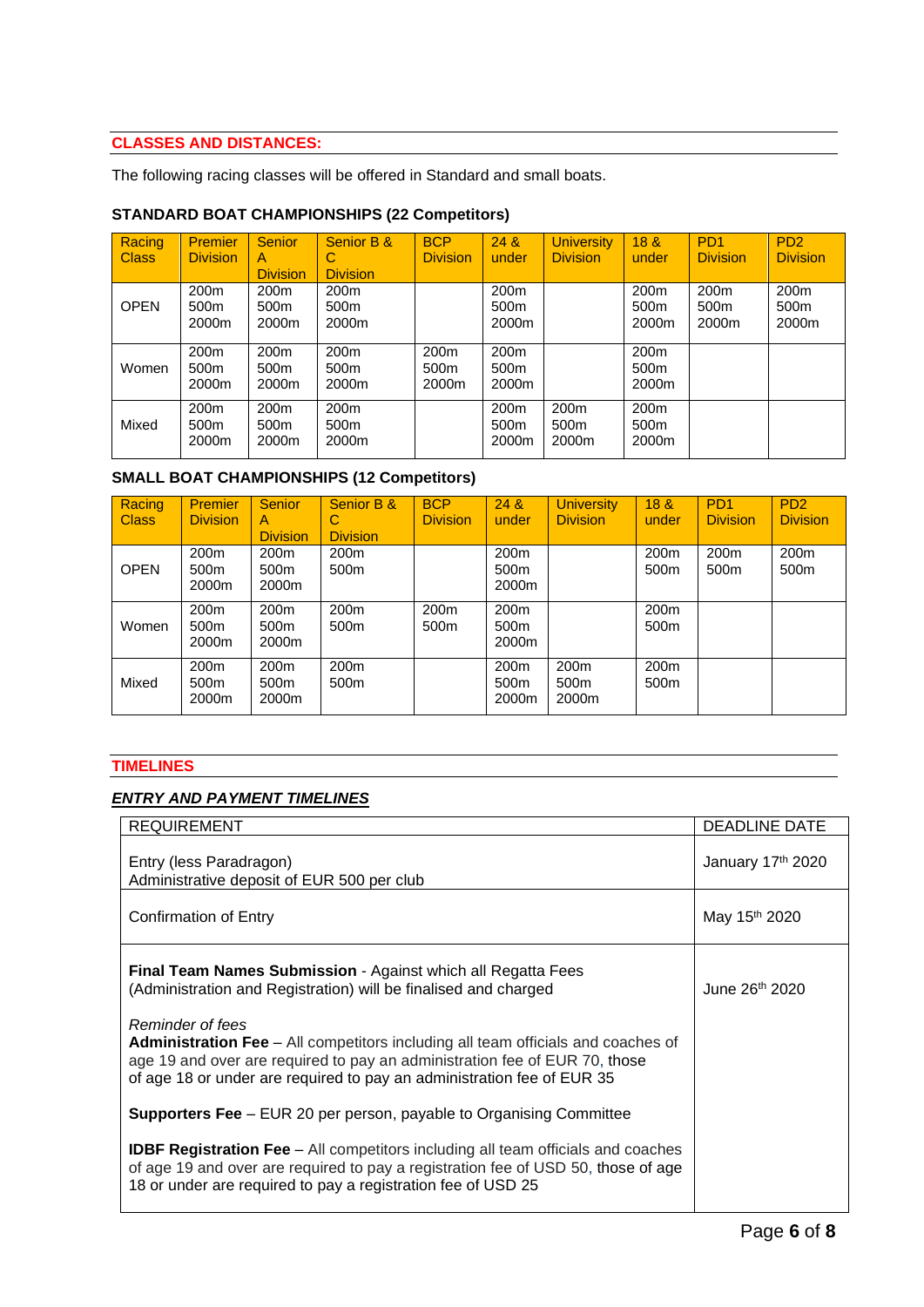# *ARRIVAL AND TRAINING BEFORE THE CHAMPIONSHIPS*

It is expected that most Teams will arrive during the period of August 20<sup>th</sup> – 24<sup>th</sup> 2020. Crews are advised to arrive in Aix-les-Bains no later than August 24<sup>th</sup>.

The race schedule is subject to change based on the entry for each competition class.

| <b>DATE</b>                      | <b>SCHEDULE</b>                                    |
|----------------------------------|----------------------------------------------------|
| Thursday 20 <sup>th</sup> August | Teams arrive                                       |
|                                  |                                                    |
| Friday 21 <sup>st</sup> August   |                                                    |
|                                  | Crew Training Standard Boat and small boat         |
|                                  | <b>Teams Registration</b>                          |
| Saturday 22 <sup>nd</sup> August | Crew Training Standard Boat and small boat         |
|                                  | <b>Teams Registration</b>                          |
| Sunday 23rd August               | Crew Training Standard Boat and small boat         |
|                                  | <b>Teams Registration</b>                          |
| Monday 24th August               | Crew Training Standard and Small Boat until 11.00  |
|                                  | Race Officials and Team Leaders Technical Meetings |
|                                  | <b>IDBF Race Officials Examinations</b>            |
|                                  |                                                    |
|                                  | <b>Opening Ceremony</b>                            |
| Tuesday 25 <sup>th</sup> August  | Racing Day 1 - 200m                                |
|                                  | Open & Women U24; Snr A&C BCP; PD1&2               |
|                                  | Mixed U18; University; Snr B; Premier              |
|                                  |                                                    |
| Wednesday 26th August            | Racing day $2 - 200$ m                             |
|                                  | Mixed U24; Snr A&C                                 |
|                                  | Open & Women U18; Snr B; Premier                   |
|                                  |                                                    |
| Thursday 27 <sup>th</sup> August | Racing Day 3 - 500m                                |
|                                  | Open & Women U24; Snr A&C BCP; PD1&2               |
|                                  | Mixed U18; University; Snr B; Premier              |
|                                  |                                                    |
| Friday 28th August               | Racing Day 4 - 500m                                |
|                                  | Mixed U24; Snr A&C                                 |
|                                  | Open & Women U18; Snr B; Premier                   |
|                                  |                                                    |
| Saturday 29th August             | Racing Day 5 - 2000m                               |
|                                  | Open & Women U24; Snr A&C BCP; PD1&2               |
|                                  | Mixed U18; University; Snr B; Premier              |
| Sunday August 30th               | Racing Day 6 - 2000m                               |
|                                  | Mixed U24; Snr A&C                                 |
|                                  | Open & Women U18; Snr B; Premier                   |
|                                  |                                                    |
|                                  | <b>Closing Ceremony &amp; Celebration Party</b>    |
|                                  | <b>IDBF Council Meeting</b>                        |
| Monday August 31 <sup>st</sup>   |                                                    |

## **ACCOMMODATIONS, TRANSPORTATION AND MEALS**

Aix-les-Bains, and more generally, the French Alps region is a popular tourist destination in France. There is a wide choice of accommodation available for competitors; from campsites to 5-star hotels.

To facilitate your accommodation booking, a booking platform has been set up and is available here: [www.accommodation-aix2020.com](http://www.accommodation-aix2020.com/)

On this website, you'll be able to also book transport shuttles and meals as from January 2020.